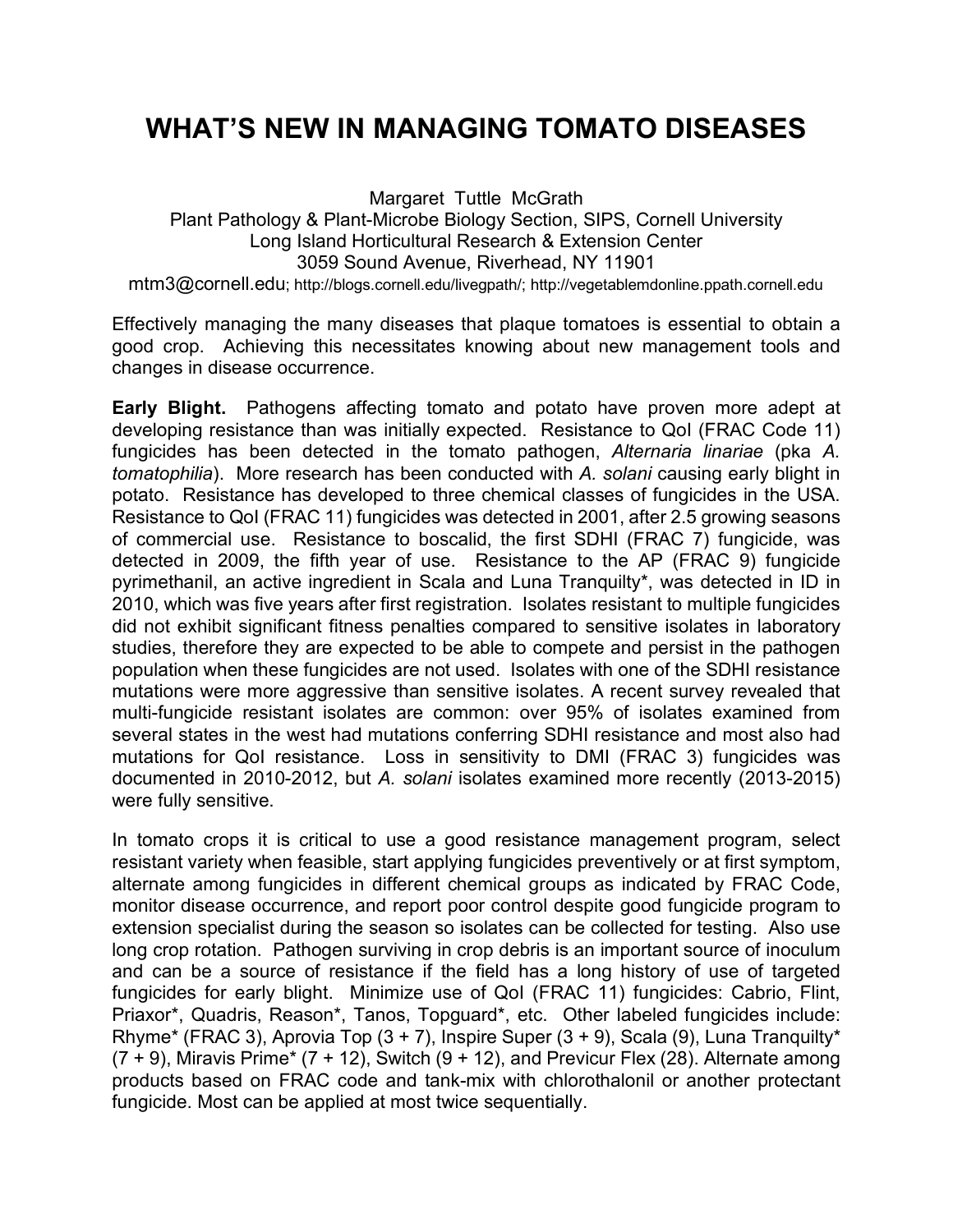Late Blight. While there were few occurrences of late blight last season in the U.S., despite conditions being favorable (frequent rain) in several areas, there were noteworthy occurrences. A new genotype (US-25) was detected in upstate NY. It is especially noteworthy because US-25 is mating type A2 whereas US-23, the dominant strain in the Northeast for the past 6 years, is mating type A1. This is important because if these two genotypes occur together, the pathogen could produce a specialized spore (oospore) that enables the pathogen to survive in soil without living plant tissue and oospores form as a result of sexual reproduction, thus they are an important way to increase genetic diversity. Infested tubers is how the pathogen normally survives. Also US-25 is insensitive to mefenoxam, whereas US-23 is sensitive and so can be managed effectively with Ridomil fungicides. US-25 was found on tomato but determined to also be able to infect potato.

Late blight caused by genotype US-23 was found 7 Oct on Long Island. This first occurrence in an area is noteworthy for its extreme lateness, especially considering it was an atypically wet season there which should have provided favorable conditions for late blight to develop much earlier. The source of inoculum for this outbreak and the one in 2017, which started in late Aug to early Sep, was not determined. Since 2009 first observations on Long Island have typically been in June. No late blight was found in 2015 or 2016. Unexpected occurrences serve as a reminder to remain vigilant about late blight through the end of the season even when there are no reported occurrences anywhere nearby.

Information about late blight is available at http://www.usablight.org/ and http://blogs.cornell.edu/livegpath/extension/tomato-late-blight/.

**Powdery Mildew.** This disease is common in high tunnels and greenhouses, but also occurs outdoors. It has been occurring sporadically but more frequently. Recent increase in high tunnel production at least partly accounts for increased importance of powdery mildew in the Northeast. Symptoms are the typical powdery white spots characteristic of this type of disease. They usually appear first on lower leaves inside the plant canopy. Left unmanaged, powdery mildew can quickly kill affected leaves. See images at: http://blogs.cornell.edu/livegpath/gallery/tomato/powdery-mildew-on-tomatoes/.

When purchasing seedlings, ask producer about powdery mildew management program being used and inspect plants thoroughly when received. Rejecting affected plants is worth considering because of the cost of needing to start a weekly fungicide program so early in crop production.

Fungicides with targeted activity that move through leaves are needed to effectively manage powdery mildew because of the challenge of getting spray material to the leaf underside. It is important to examine the underside of leaves when inspecting a crop that has been treated with a broad-spectrum protectant fungicide like chlorothalonil to determine if powdery mildew is present. Sulfur can provide some control on the underside of leaves due to its volatility enabling it to redistribute to the underside of leaves. For field-grown crops choose fungicides with FRAC Code U6, U8, 3, 7, and/or 11 active ingredient(s). Alternate among products in different FRAC Groups to manage resistance and to ensure effective control. Torino (FRAC U6), Vivando (U8) and FRAC 3 products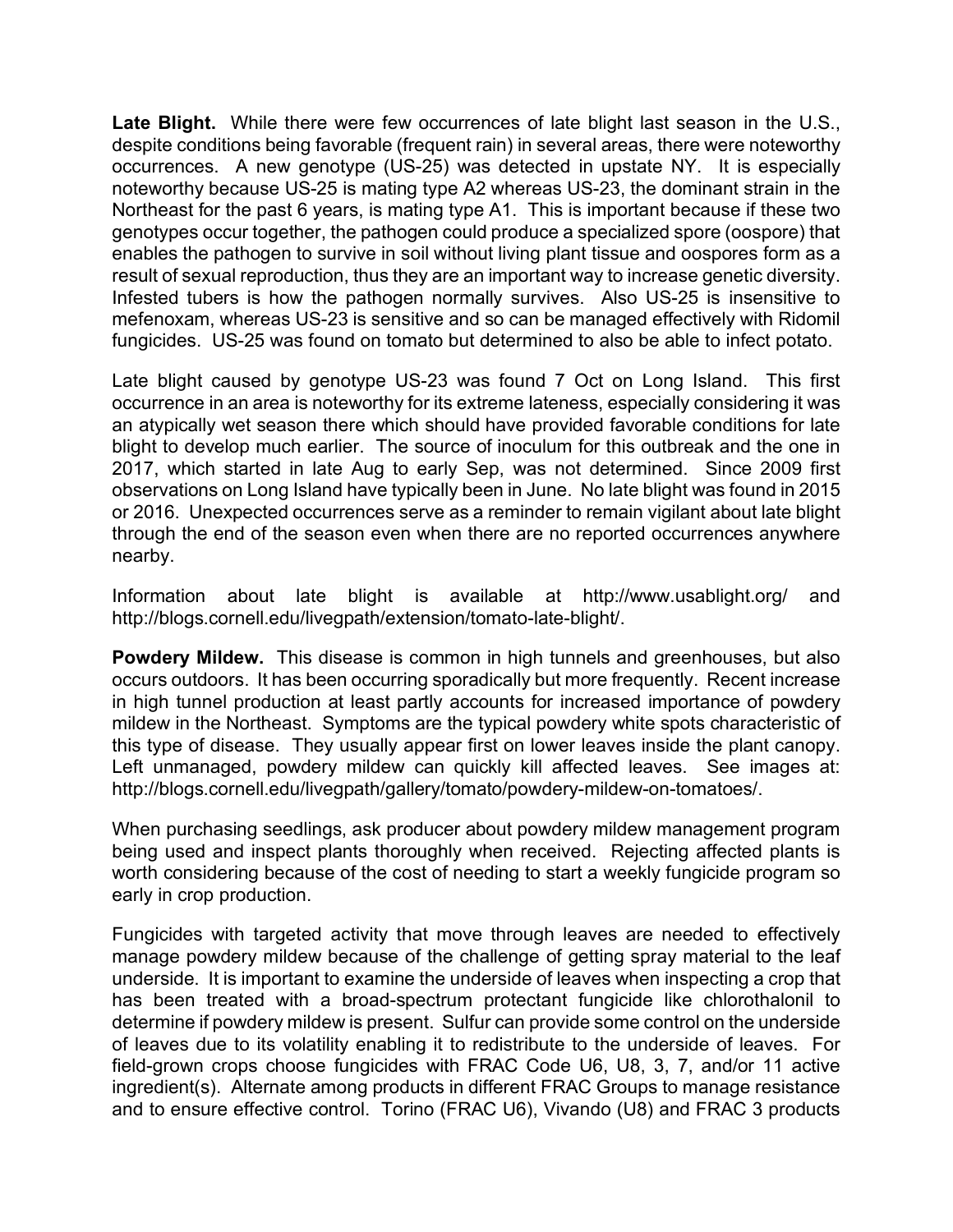like Rally are only effective for powdery mildew. Products with 2 active ingredients that have activity for other diseases include Aprovia Top (FRAC  $3 + 7$ ), Luna Tranquilty\* (7 + 9), Quadris Top and Topguard\*  $(3 + 11)$ , Inspire Super  $(3 + 9)$ , Priaxor\*  $(7 + 11)$ , and Miravis Prime\* (7 + 12). Revus Top (3 + 40) is a good choice when late blight is also present. Drop nozzles will improve coverage in trellised tomatoes and thus improve control especially with protectant fungicides. Fungicides listed above that can be used in high tunnels and greenhouses are Inspire Super\*\*, Luna Tranquilty\*, Switch\* (not on cherry, grape, or other small fruit types), Torino\*\*, and Vivando\*\* (\*\*no statement on label prohibiting which other product labels have). Additionally, Trionic (FRAC 3) is only for use in commercial greenhouse crops and on transplants. Fungicide program suggested for organic high tunnel and greenhouse tomatoes is a micronized sulfur like Microthiol Disperss until first fruit are nearing maturity, a non-oil product for 2 wks to avoid sulfur toxicity, and then a mineral or botanical oil during harvest period so visible residue will be minimal on harvested fruit.

## **New Fungicides.**

Miravis Prime\*. pydiflumetofen (FRAC 7) + fludioxonil (FRAC 12). 12 hr REI. 0 d PHI. Labeled diseases include early blight, leaf mold, powdery mildew, Septoria leaf spot and gray mold (suppression only). Not permitted used on greenhouse crops. Accumulates in the wax layer of leaves and then translocates through them. Apply up to 2 times. Use in alternation with fungicides in different FRAC group. \*Not permitted used on Long Island.

## **Some Results from Recent Fungicide Evaluations.**

Early blight and Septoria leaf spot. Excellent control of EB and good control of SLS were achieved with Bravo Weather Stik alternated with Fontelis or with Miravis Prime at low or high label rates. Among organic treatments tested, Stargus + Badge were effective for both whereas Stargus applied alone or with Regalia was ineffective; Badge was not tested alone. In another trial with just SLS, similar results were obtained with Bravo alternated with Miravis Prime or Luna Sensation or Aprovia Top, but alternating with Fontelis was not as effective. Aprovia Top, Fontelis, Luna Sensation, and Miravis Prime all have an SDHI (FRAC 7) fungicide. Control was reduced when Serenade was applied for 2 of 4 Bravo applications. Trials done in OH in 2018. In a trial conducted in PA in 2018, EB was also well controlled with Miravis Prime alternated with Bravo, better than Bravo alt Quadris + Bravo, which was similar to LifeGard, Double Nickel, or Champ alt Quadris + Bravo.

**New Disease Resistant Varieties.** An important component of a successful, integrated management program is resistant varieties. Some new round red tomato varieties and some of the important diseases in the Northeast that they are resistant to are: Mountain Gem (late blight, TSWV), Mountain Rouge (late blight), Mountain Vineyard (Fusarium wilt race 3, TSWV), Roadster (TSWV), and Resolute (TSWV, nematode). Edox is a leaf moldresistant truss cherry for whole cluster harvest. Goal of the Cornell tomato breeding program is developing varieties with resistance or tolerance to early blight, late blight, Septoria leaf spot, bacterial speck, bacterial spot, and TSWV plus general resistance to insects. Varieties released recently with resistance/tolerance to early blight, late blight,